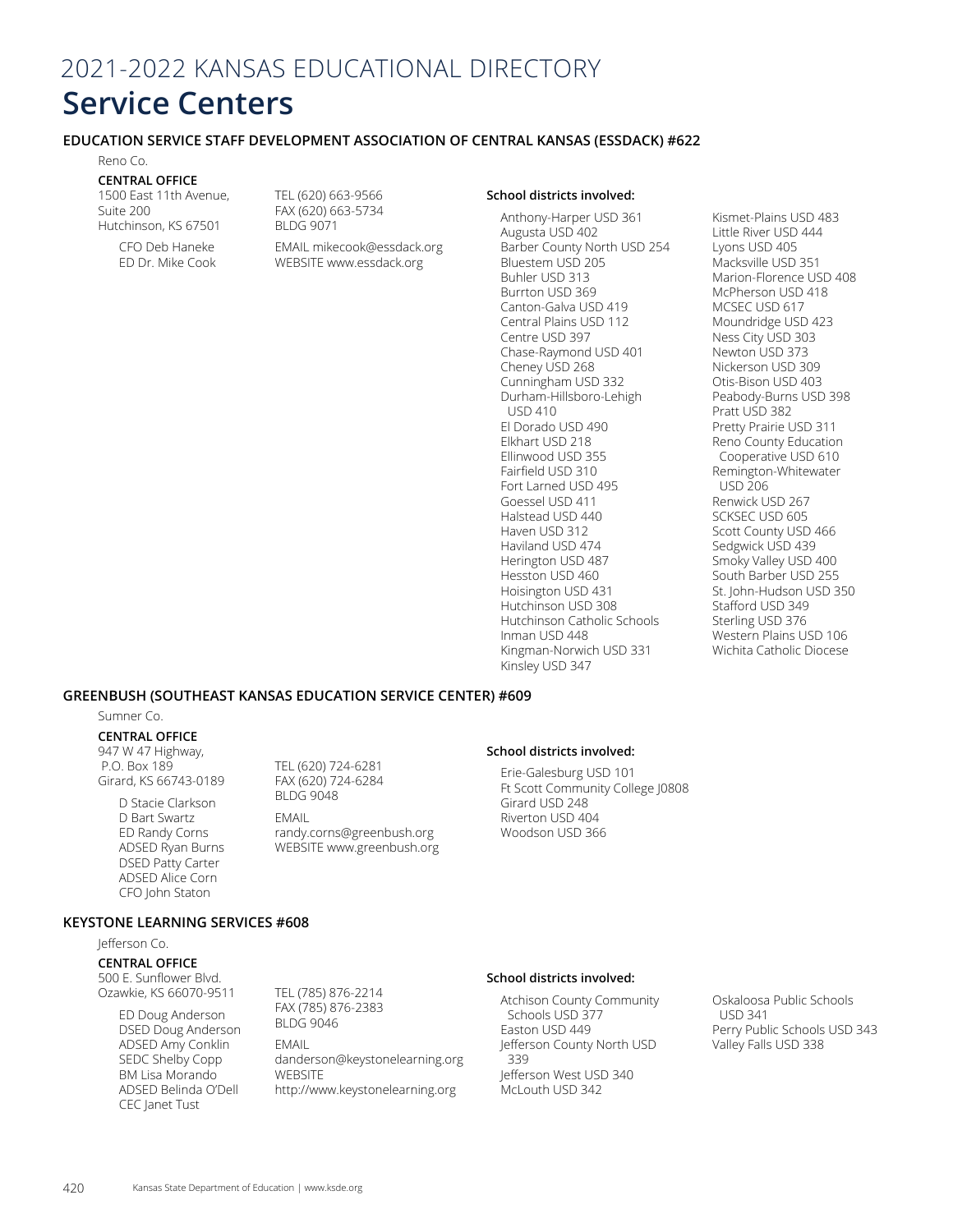## **NORTHWEST KANSAS EDUCATIONAL SERVICE CENTER #602**

Logan Co.

#### **CENTRAL OFFICE** 703 W 2nd

Oakley, KS 67748

ADSED Amy Ricker DSED Kathy Kersenbrock-Ostmeyer ED Daniel Thornton

TEL (785) 672-3125 FAX (785) 672-3175 BLDG 9034 EMAIL dthornton@nkesc.org WEBSITE http://www.nkesc.org

## **School districts involved:**

Brewster USD 314 Cheylin USD 103 Colby Public Schools USD 315 Golden Plains USD 316 Goodland USD 352 Graham County USD 281 Grinnell Public Schools USD 291 Healy Public Schools USD 468 Hoxie Community Schools USD 412 Oakley USD 274

Oberlin USD 294 Quinter Public Schools USD 293 Rawlins County USD 105 St. Francis Community School USD 297 Triplains USD 275 Wakeeney USD 208 Wallace County Schools USD 241 Weskan USD 242 Wheatland USD 292

## **ORION EDUCATION AND TRAINING #628**

## Sumner Co.

**CENTRAL OFFICE**  13939 Diagonal Road Box 160 Clearwater, KS 67026

TEL (620) 584-3300 FAX (620) 584-3307 BLDG 9077

CFO Kris Misak ED Brad Pepper EMAIL bpepper@orioneducation.org WEBSITE www.orioneducation.org

## **School districts involved:**  Andover USD 385

Argonia Public Schools USD 359 Attica USD 511 Barber County North USD 254 Belle Plaine USD 357 Caldwell USD 360 Circle USD 375 Clearwater USD 264 Conway Springs USD 356 Dexter USD 471 Douglass Public Schools USD 396 El Dorado USD 490 Flinthills USD 492 Halstead USD 440

Kingman-Norwich USD 331 Moundridge USD 423 Mulvane USD 263 Oxford USD 358 Remington-Whitewater USD 206 Rose Hill Public Schools USD 394 Sedgwick County Special Education Interlocal #618 South Haven USD 509 Sumner County Special Education Interlocal #619 Udall USD 463 Wellington USD 353